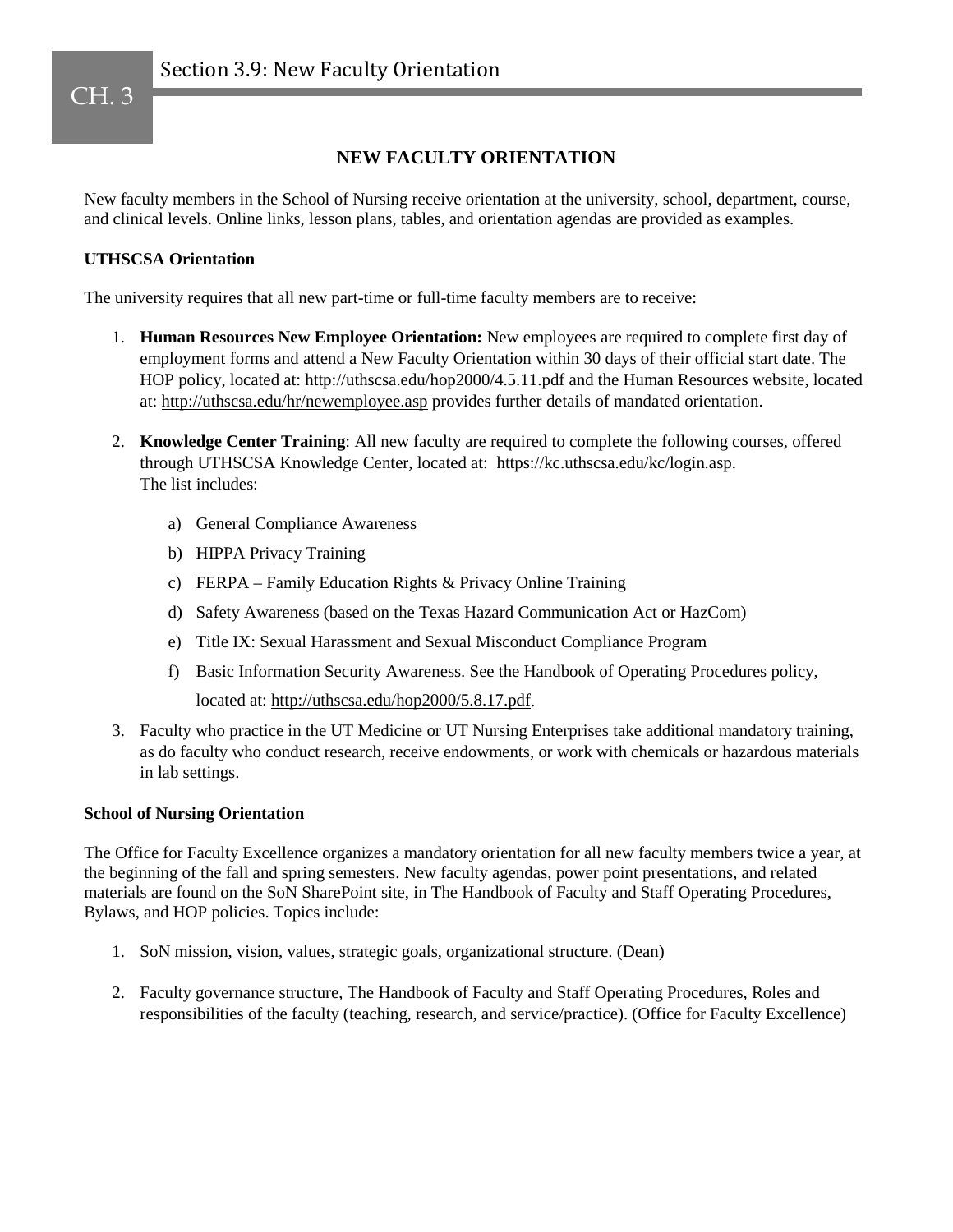- 3. Undergraduate and graduate curriculum, and faculty assignments and workload. (Associate Dean for Undergraduate Studies and Associate Dean for Graduate Studies)
- 4. CANVAS and Educational Development (Education Development Specialist)
- 5. Library Resources (Librarian)
- 6. Office of Nursing Research (Vice Dean for Research)
- 7. Course evaluations (Academic Affairs)
- 8. Clinical Enterprise (Vice Dean for Practice and Community Engagement)
- 9. Student admissions, services, and support (Associate Dean for Admissions and Student Services)
- 10. Title IX (Chief Student Affairs Office Title IX Director)
- 11. Center for Simulation Innovations (Director of CSI)
- 12. Finance and Business Operations (Associate Dean for Finance and Director of Operations)

#### **Orientation to Faculty Governance**

All new faculty employees receive an introduction to faculty governance, using the SoN Bylaws as a guide. Vice Deans and Associate Deans encourage faculty to attend the regularly scheduled committee meetings, chaired by faculty, as their time and schedule permits. These include the Committee on Undergraduate Affairs (COUS), Committee on Graduate Affairs (COGS), Committee on Scholarship (COS), Bylaws Committee, Committee on Faculty and Student Matters (COFSM), Committee on Simulation Innovation (COMSI), and Faculty Assembly. The Bylaws are located on the SoN website under "About Us."

#### **Course (Didactic) Orientation**

Course and clinical coordinators provide more specific orientation to courses that the new faculty will be teaching. Coordinators introduce faculty to the syllabus, course objectives, lesson plans, testing procedures, lectures, grading, etc. Course coordinators provide guidance to new faculty based on the *Graduate and Undergraduate Studies Teaching Manual*, developed by the Office of Academic Affairs, undergraduate faculty, and the Committee on Undergraduate Studies. Course coordinators also provide regularly scheduled team meetings throughout the semester, which assists new faculty in forming collegial relationships with other faculty.

#### **Course (Clinical) Orientation**

In addition to above, the coordinators for the clinical courses introduce the faculty to preceptors, agencies, and community sites or organizations to which the faculty will be assigned with students. The Faculty, Student, and Preceptor Handbook, located at, guide graduate orientation:

[https://nursing.uthscsa.edu/students/Graduate\\_Preceptor\\_Handbook.pdf.](https://nursing.uthscsa.edu/students/Graduate_Preceptor_Handbook.pdf) New faculty teaching clinical courses in the undergraduate program are required to take a one-day New Faculty Clinical Workshop, "Tools and Strategies for Effective Clinical Teaching", developed and taught by pre-selected Faculty. The table below summarizes the topics in the undergraduate clinical orientation workshop: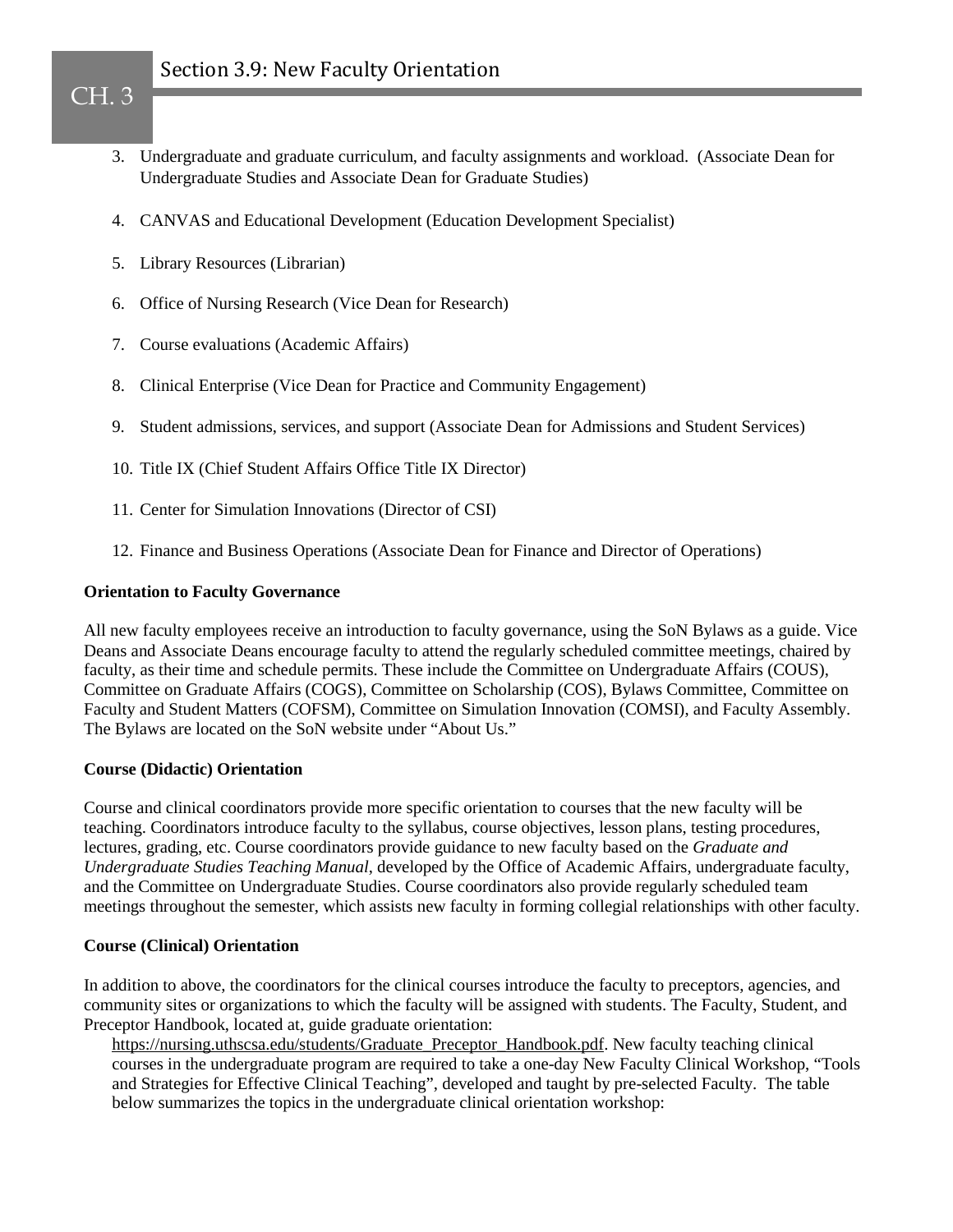| <b>Module</b>              | <b>Content</b>                                                                                                     |
|----------------------------|--------------------------------------------------------------------------------------------------------------------|
| Module One                 | Introduction to the undergraduate curriculum<br>$\bullet$                                                          |
|                            | Program outcomes, course objectives, and outcome measures<br>$\bullet$                                             |
|                            | <b>Essentials for Baccalaureate Education (AACN)</b>                                                               |
|                            | <b>Accreditation standards</b>                                                                                     |
|                            | <b>NCLEX</b> blueprint<br>$\bullet$                                                                                |
| Module Two                 | Carnegie Report on nursing education<br>$\bullet$                                                                  |
|                            | Integration of classroom and clinical teaching<br>$\bullet$                                                        |
|                            | Clinical reasoning/multiple ways of thinking<br>$\bullet$                                                          |
|                            | Formation versus socialization in teaching<br>$\bullet$                                                            |
|                            | Reality of nursing<br>٠                                                                                            |
| <b>Module Three</b>        | Concepts of clinical teaching<br>$\bullet$                                                                         |
|                            | Application/integration of theory to clinical practice<br>$\bullet$                                                |
|                            | Assessing knowledge, skills, and attitudes                                                                         |
|                            | Forming interpersonal relationships and professional boundaries<br>$\bullet$                                       |
|                            | Student services (counseling center, referral resources, etc.)<br>$\bullet$                                        |
|                            | Legal and ethical issues in clinical practice (FERPA, patient and student                                          |
|                            | safety, medication administration, patient-student communications,                                                 |
|                            | needle stick policies, student accidents or injuries)                                                              |
|                            | Key points to consider in clinical teaching<br>$\bullet$                                                           |
|                            | Managing the clinical day (clinical reasoning, sharing knowledge, asking                                           |
|                            | appropriate questions, patient safety, feedback and evaluation, pre and<br>post conferences, clinical assignments) |
| <b>Student Orientation</b> | Faculty/clinical agency relationships<br>$\bullet$                                                                 |
|                            | Introductions of students to agency and staff<br>$\bullet$                                                         |
|                            | SoN Undergraduate Student Handbook, located at:<br>$\bullet$                                                       |
|                            | http://nursing.uthscsa.edu/students/BSN_Handbook_UTHSCSA.pdf                                                       |
|                            | UTHSCSA Catalog, located at: http://catalog.uthscsa.edu/<br>$\bullet$                                              |
|                            | Student resources, located at:<br>$\bullet$                                                                        |
|                            | Dress code, student expectations, absences/lateness, clinical evaluation<br>$\bullet$                              |
|                            | tools, time management                                                                                             |
|                            | Patient care, best practices, evidence-based care<br>$\bullet$                                                     |
|                            | Pre and post conferences (student and faculty roles)                                                               |

CH. 3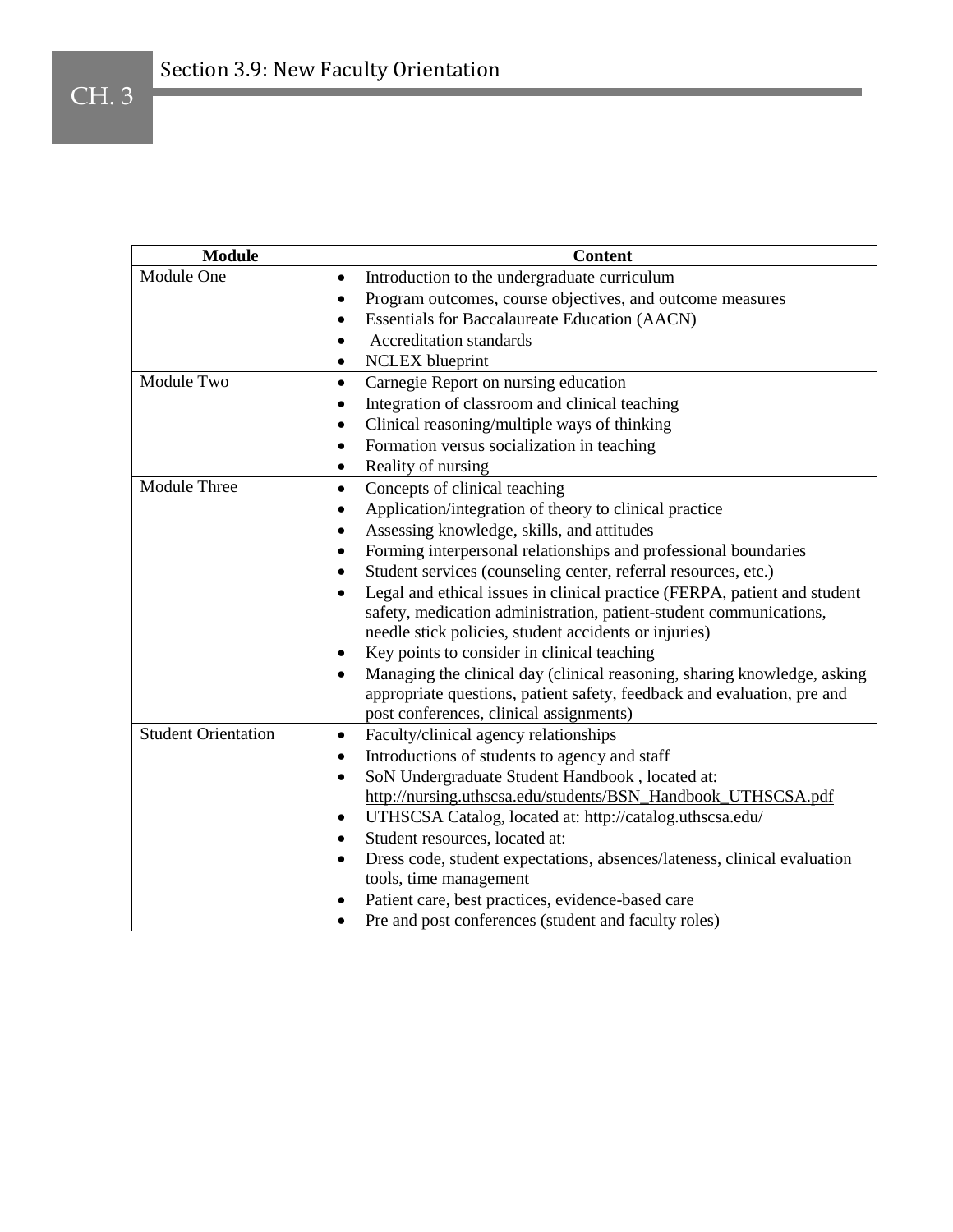

## **Faculty Resources**

See below for additional resources available to faculty from national and university organizations to enhance teaching, research, service, and practice.

- 1. National Resources
	- a) [American Association of Colleges of Nursing](http://www.aacn.nche.edu/) webinars, courses, conference
		- [Annual Faculty Development Conferences-](https://www.aacn.nche.edu/events/info-page?sessionaltcd=1308) to enhance teaching knowledge and skills
		- [Webinars](http://www.aacn.nche.edu/webinars/topics) –free interactive sessions for faculty throughout the year, archived for later use
	- b) [National League for Nursing-](http://www.nln.org/professional-development-programs/teaching-resources) promotes excellence in nursing education
		- [Certification for Nurse Educators-](http://www.nln.org/professional-development-programs/Certification-for-Nurse-Educators) recognizes the academic nurse educator's specialized knowledge, skills, and abilities and contributes to professional development
		- Continuing Education Programs that promote development of faculty
		- [Teaching Resources-](http://www.nln.org/professional-development-programs/teaching-resources) includes faculty toolkits, simulation learning resources, evidencebased teaching models, grants and scholarships, research
	- c) [American Nurses Association Continuing Professional Development](http://www.nursingworld.org/MainMenuCategories/CertificationandAccreditation/Continuing-Professional-Development) provides continuing education in six major categories, including: certification preparation, clinical and practice knowledge, emerging trends, leadership, nursing excellence, and work-life balance.
- 2. University of Texas Health Science Center San Antonio
	- a) [Office of Academic, Faculty, and Student Affairs](http://uthscsa.edu/vpaa/faculty.asp) website
	- b) [Information Management and Services –](http://ims.uthscsa.edu/student_support/index.aspx) offers technical, faculty, and instructional support for new and continuing faculty. Some of these services include:
		- Instructional Design
		- Faculty Tutorials
		- Online and Blended Learning
		- Technical Computer Support
	- c) [Knowledge Center-](http://ims.uthscsa.edu/technology_support/knowledge_center.aspx) Instructional Courses.

Examples of courses related to teaching include:

- i. Flipped Classroom
- ii. Writing Instructional Objectives